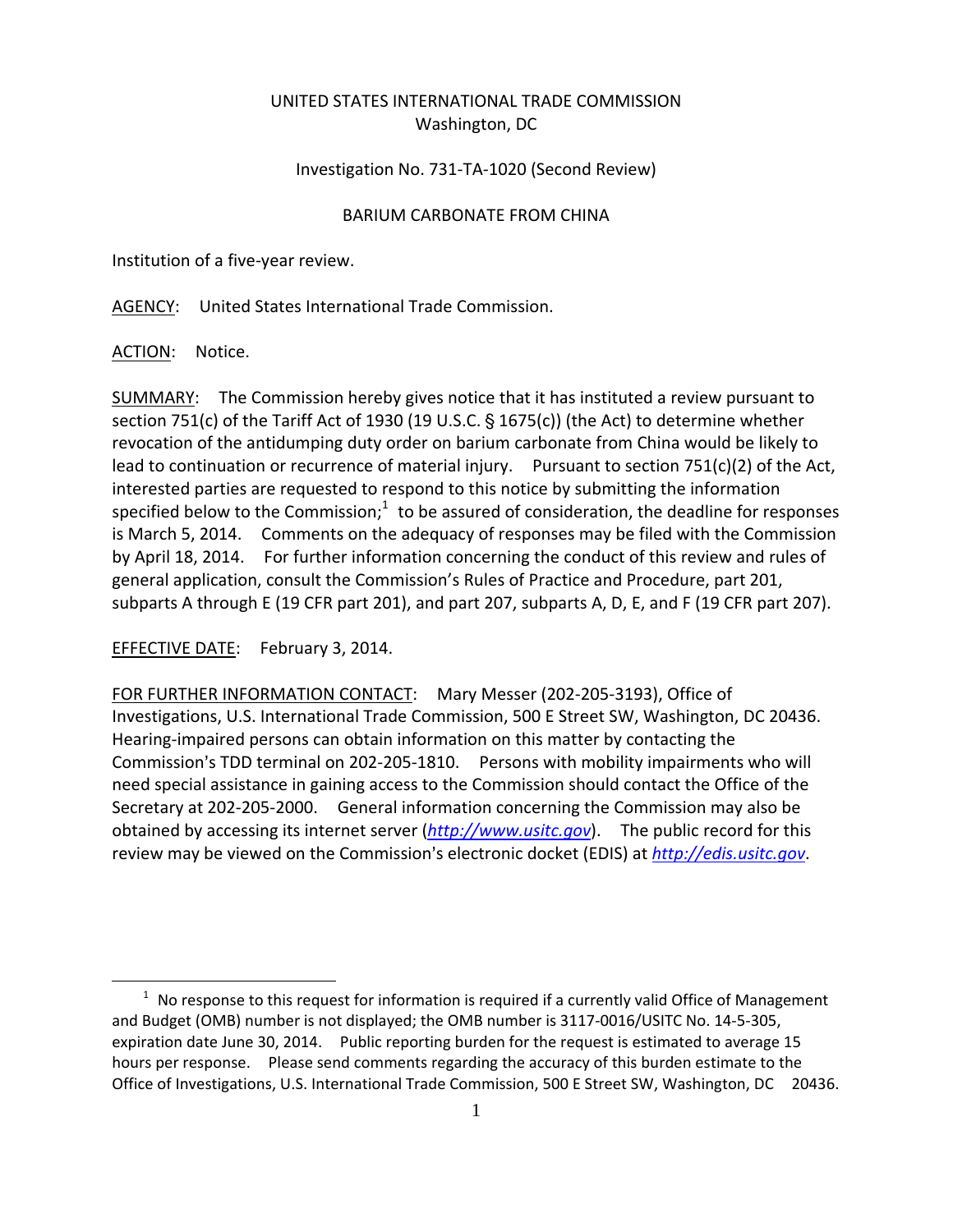## SUPPLEMENTARY INFORMATION:

Background.‐‐ On October 1, 2003, the Department of Commerce issued an antidumping duty order on imports of barium carbonate from China (68 FR 56619). Following the five-year reviews by Commerce and the Commission, effective March 17, 2009, Commerce issued a continuation of the antidumping duty order on imports of barium carbonate from China (74 FR 11348). The Commission is now conducting a second review to determine whether revocation of the order would be likely to lead to continuation or recurrence of material injury to the domestic industry within a reasonably foreseeable time. It will assess the adequacy of interested party responses to this notice of institution to determine whether to conduct a full review or an expedited review. The Commission's determination in any expedited review will be based on the facts available, which may include information provided in response to this notice.

Definitions.--The following definitions apply to this review:

- (1) *Subject Merchandise* is the class or kind of merchandise that is within the scope of the five‐year review, as defined by the Department of Commerce.
- (2) The *Subject Country* in this review is China.
- (3) The *Domestic Like Product* is the domestically produced product or products which are like, or in the absence of like, most similar in characteristics and uses with, the *Subject Merchandise*. In its original determination and its expedited first five‐year review determination, the Commission defined one *Domestic Like Product* consisting of barium carbonate, regardless of form or grade, coextensive with Commerce's scope.
- (4) The *Domestic Industry* is the U.S. producers as a whole of the *Domestic Like Product*, or those producers whose collective output of the *Domestic Like Product* constitutes a major proportion of the total domestic production of the product. In its original determination and its expedited first five-year determination, the Commission defined the *Domestic Industry* as all producers of barium carbonate.
- (5) An *Importer* is any person or firm engaged, either directly or through a parent company or subsidiary, in importing the *Subject Merchandise* into the United States from a foreign manufacturer or through its selling agent.

Participation in the review and public service list. -- Persons, including industrial users of the *Subject Merchandise* and, if the merchandise is sold at the retail level, representative consumer organizations, wishing to participate in the review as parties must file an entry of appearance with the Secretary to the Commission, as provided in section 201.11(b)(4) of the Commission's rules, no later than 21 days after publication of this notice in the *Federal Register*.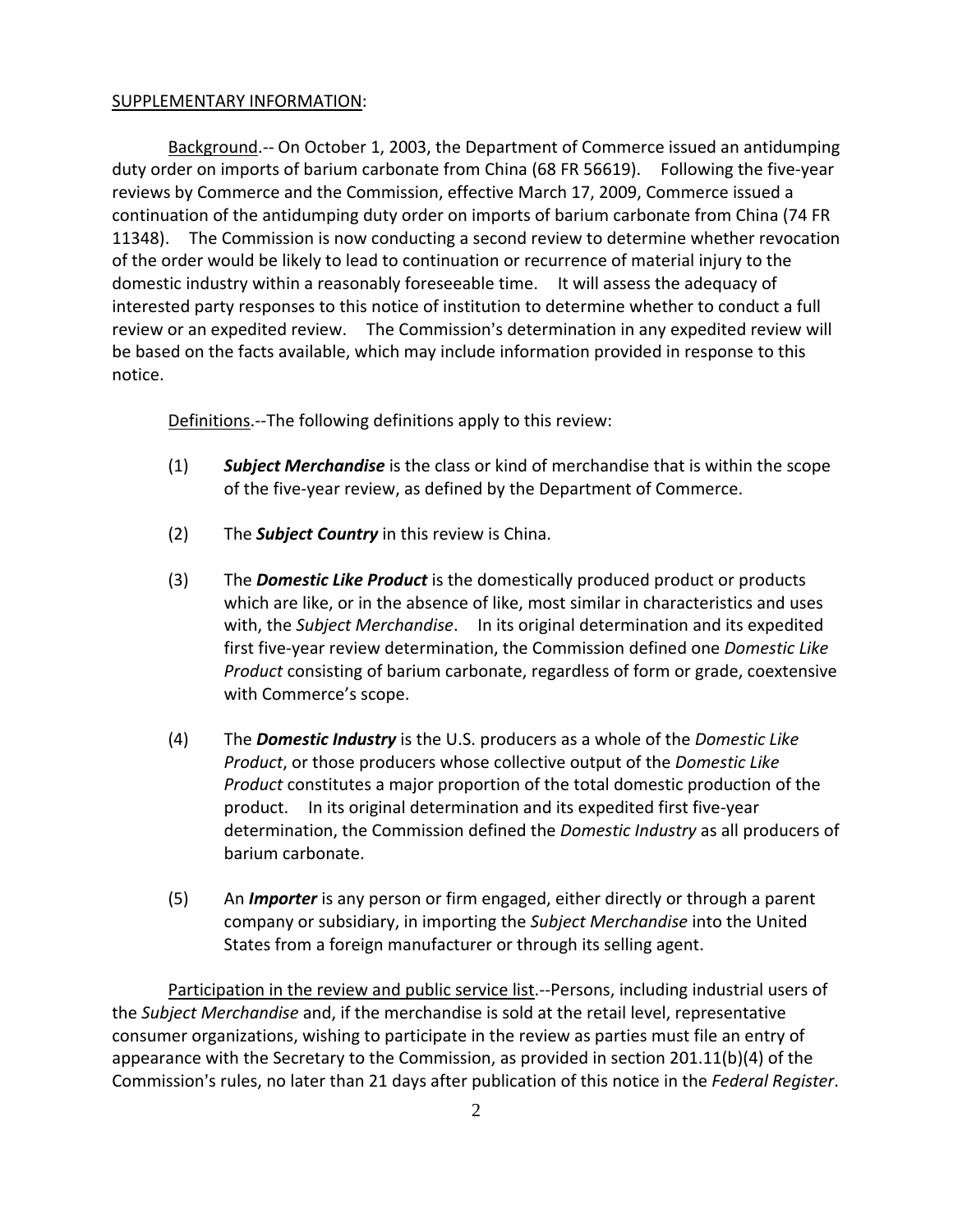The Secretary will maintain a public service list containing the names and addresses of all persons, or their representatives, who are parties to the review.

Former Commission employees who are seeking to appear in Commission five‐year reviews are advised that they may appear in a review even if they participated personally and substantially in the corresponding underlying original investigation. The Commission's designated agency ethics official has advised that a five-year review is not considered the "same particular matter" as the corresponding underlying original investigation for purposes of 18 U.S.C. § 207, the post employment statute for Federal employees, and Commission rule 201.15(b) (19 CFR § 201.15(b)), 73 FR 24609 (May 5, 2008). This advice was developed in consultation with the Office of Government Ethics. Consequently, former employees are not required to seek Commission approval to appear in a review under Commission rule 19 CFR § 201.15, even if the corresponding underlying original investigation was pending when they were Commission employees. For further ethics advice on this matter, contact Carol McCue Verratti, Deputy Agency Ethics Official, at 202‐205‐3088.

Limited disclosure of business proprietary information (BPI) under an administrative protective order (APO) and APO service list.--Pursuant to section 207.7(a) of the Commission's rules, the Secretary will make BPI submitted in this review available to authorized applicants under the APO issued in the review, provided that the application is made no later than 21 days after publication of this notice in the *Federal Register*. Authorized applicants must represent interested parties, as defined in 19 U.S.C.  $\S$  1677(9), who are parties to the review. A separate service list will be maintained by the Secretary for those parties authorized to receive BPI under the APO.

Certification.--Pursuant to section 207.3 of the Commission's rules, any person submitting information to the Commission in connection with this review must certify that the information is accurate and complete to the best of the submitter's knowledge. In making the certification, the submitter will be deemed to consent, unless otherwise specified, for the Commission, its employees, and contract personnel to use the information provided in any other reviews or investigations of the same or comparable products which the Commission conducts under Title VII of the Act, or in internal audits and investigations relating to the programs and operations of the Commission pursuant to 5 U.S.C. Appendix 3.

Written submissions.--Pursuant to section 207.61 of the Commission's rules, each interested party response to this notice must provide the information specified below. The deadline for filing such responses is March 5, 2014. Pursuant to section 207.62(b) of the Commission's rules, eligible parties (as specified in Commission rule 207.62(b)(1)) may also file comments concerning the adequacy of responses to the notice of institution and whether the Commission should conduct an expedited or full review. The deadline for filing such comments is April 18, 2014. All written submissions must conform with the provisions of sections 201.8 and 207.3 of the Commission's rules and any submissions that contain BPI must also conform with the requirements of sections 201.6 and 207.7 of the Commission's rules.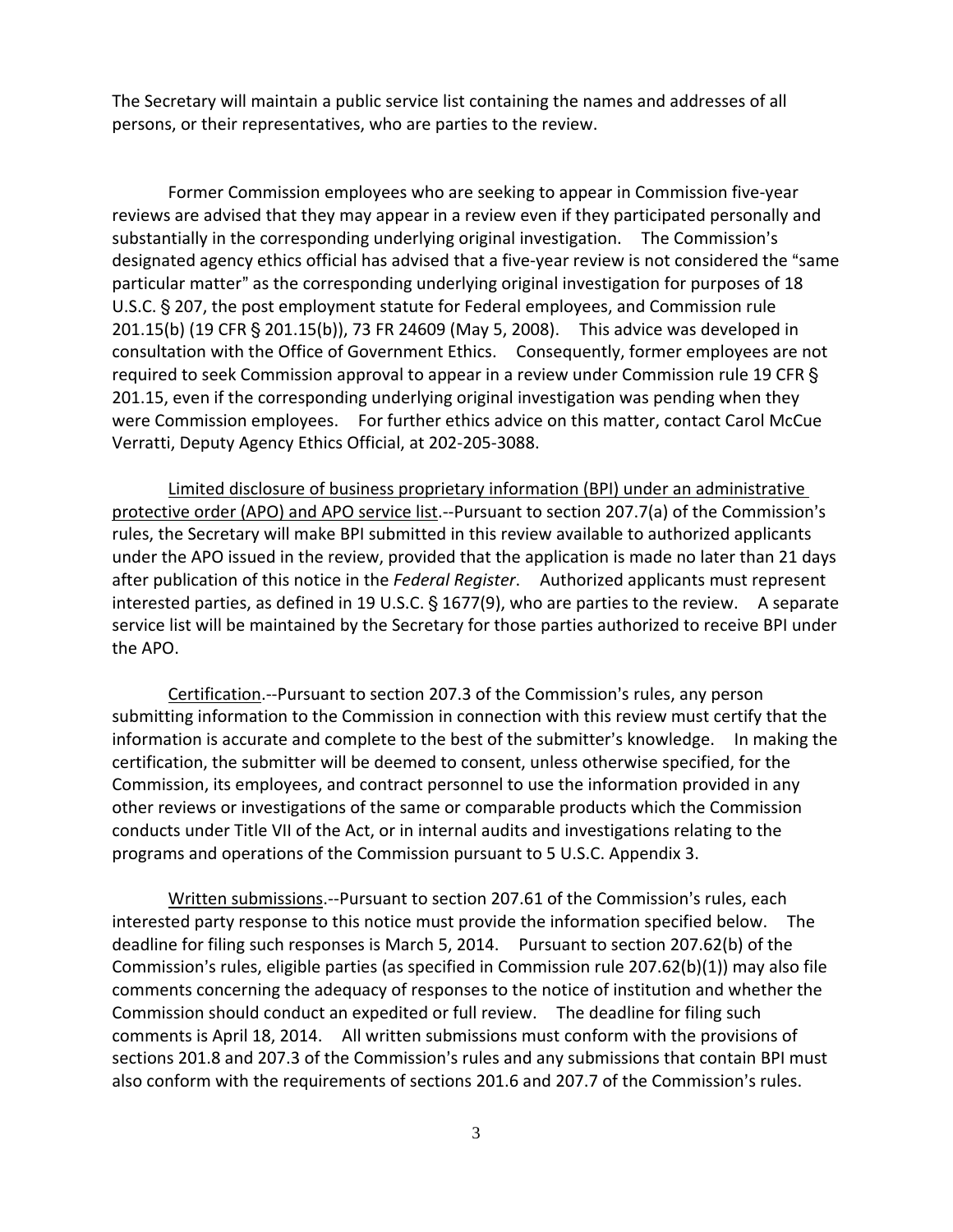Please be aware that the Commission's rules with respect to electronic filing have been amended. The amendments took effect on November 7, 2011. See 76 FR 61937 (Oct. 6, 2011) and the newly revised Commission's Handbook on E-Filing, available on the Commission's website at *http://edis.usitc.gov*. Also, in accordance with sections 201.16(c) and 207.3 of the Commission's rules, each document filed by a party to the review must be served on all other parties to the review (as identified by either the public or APO service list as appropriate), and a certificate of service must accompany the document (if you are not a party to the review you do not need to serve your response).

Inability to provide requested information.‐‐Pursuant to section 207.61(c) of the Commission's rules, any interested party that cannot furnish the information requested by this notice in the requested form and manner shall notify the Commission at the earliest possible time, provide a full explanation of why it cannot provide the requested information, and indicate alternative forms in which it can provide equivalent information. If an interested party does not provide this notification (or the Commission finds the explanation provided in the notification inadequate) and fails to provide a complete response to this notice, the Commission may take an adverse inference against the party pursuant to section 776(b) of the Act (19 U.S.C.  $\S$  1677e(b)) in making its determination in the review.

INFORMATION TO BE PROVIDED IN RESPONSE TO THIS NOTICE OF INSTITUTION: As used below, the term "firm" includes any related firms.

- (1) The name and address of your firm or entity (including World Wide Web address) and name, telephone number, fax number, and E‐mail address of the certifying official.
- (2) A statement indicating whether your firm/entity is a U.S. producer of the *Domestic Like Product*, a U.S. union or worker group, a U.S. importer of the *Subject Merchandise*, a foreign producer or exporter of the *Subject Merchandise*, a U.S. or foreign trade or business association, or another interested party (including an explanation). If you are a union/worker group or trade/business association, identify the firms in which your workers are employed or which are members of your association.
- (3) A statement indicating whether your firm/entity is willing to participate in this review by providing information requested by the Commission.
- (4) A statement of the likely effects of the revocation of the antidumping duty order on the *Domestic Industry* in general and/or your firm/entity specifically. In your response, please discuss the various factors specified in section 752(a) of the Act (19 U.S.C.  $\S$ 1675a(a)) including the likely volume of subject imports, likely price effects of subject imports, and likely impact of imports of *Subject Merchandise* on the *Domestic Industry*.
- (5) A list of all known and currently operating U.S. producers of the *Domestic Like Product*. Identify any known related parties and the nature of the relationship as defined in section 771(4)(B) of the Act (19 U.S.C. § 1677(4)(B)).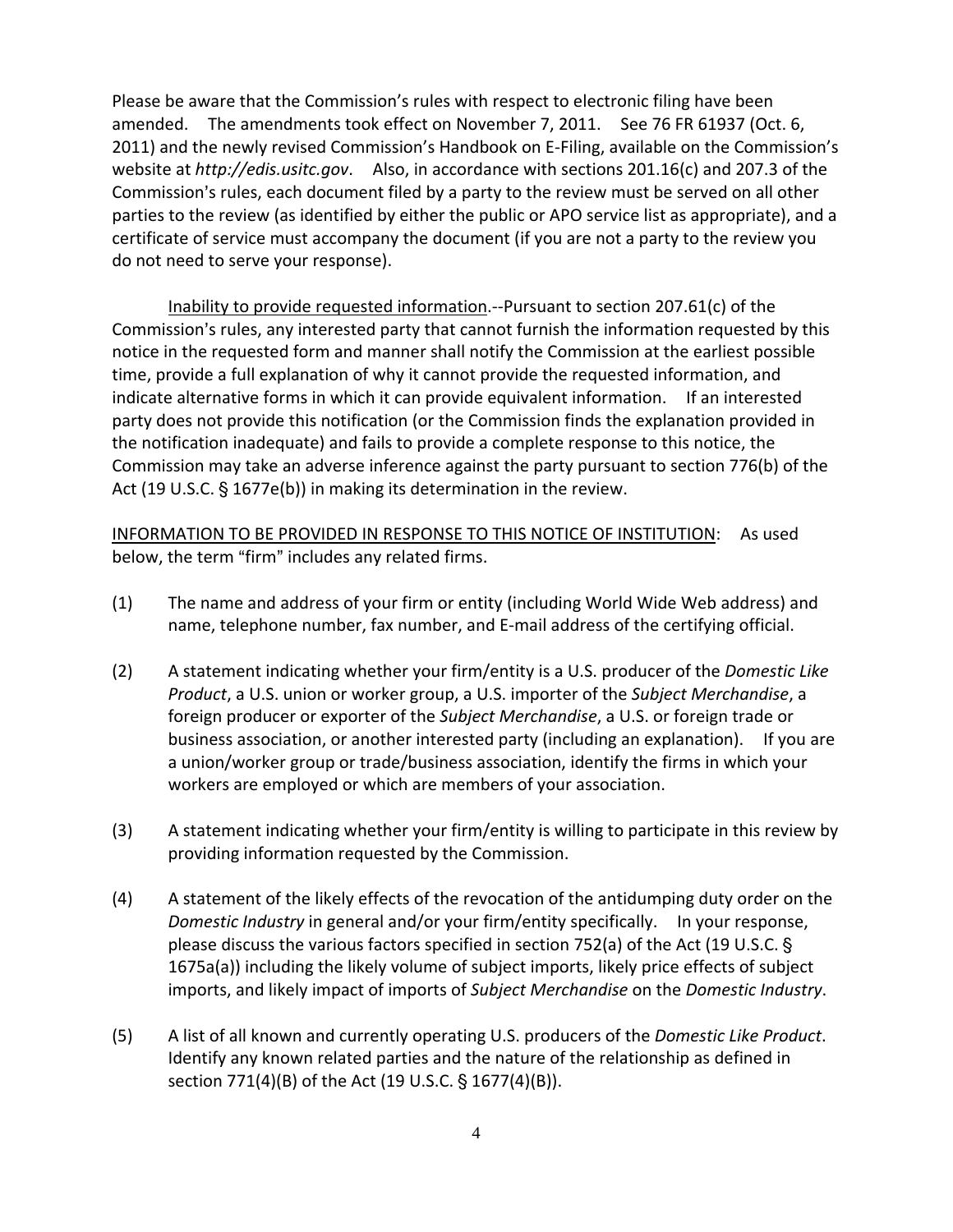- (6) A list of all known and currently operating U.S. importers of the *Subject Merchandise* and producers of the *Subject Merchandise* in the *Subject Country* that currently export or have exported *Subject Merchandise* to the United States or other countries after 2007.
- (7) A list of 3‐5 leading purchasers in the U.S. market for the *Domestic Like Product* and the *Subject Merchandise* (including street address, World Wide Web address, and the name, telephone number, fax number, and E‐mail address of a responsible official at each firm).
- (8) A list of known sources of information on national or regional prices for the *Domestic Like Product* or the *Subject Merchandise* in the U.S. or other markets.
- (9) If you are a U.S. producer of the *Domestic Like Product*, provide the following information on your firm's operations on that product during calendar year 2013, except as noted (report quantity data in short tons and value data in U.S. dollars, f.o.b. plant). If you are a union/worker group or trade/business association, provide the information, on an aggregate basis, for the firms in which your workers are employed/which are members of your association.
	- (a) Production (quantity) and, if known, an estimate of the percentage of total U.S. production of the *Domestic Like Product* accounted for by your firm's(s') production;
	- (b) Capacity (quantity) of your firm to produce the *Domestic Like Product* (i.e., the level of production that your establishment(s) could reasonably have expected to attain during the year, assuming normal operating conditions (using equipment and machinery in place and ready to operate), normal operating levels (hours per week/weeks per year), time for downtime, maintenance, repair, and cleanup, and a typical or representative product mix);
	- (c) the quantity and value of U.S. commercial shipments of the *Domestic Like Product* produced in your U.S. plant(s);
	- (d) the quantity and value of U.S. internal consumption/company transfers of the *Domestic Like Product* produced in your U.S. plant(s); and
	- (e) the value of (i) net sales, (ii) cost of goods sold (COGS), (iii) gross profit, (iv) selling, general and administrative (SG&A) expenses, and (v) operating income of the *Domestic Like Product* produced in your U.S. plant(s) (include both U.S. and export commercial sales, internal consumption, and company transfers) for your most recently completed fiscal year (identify the date on which your fiscal year ends).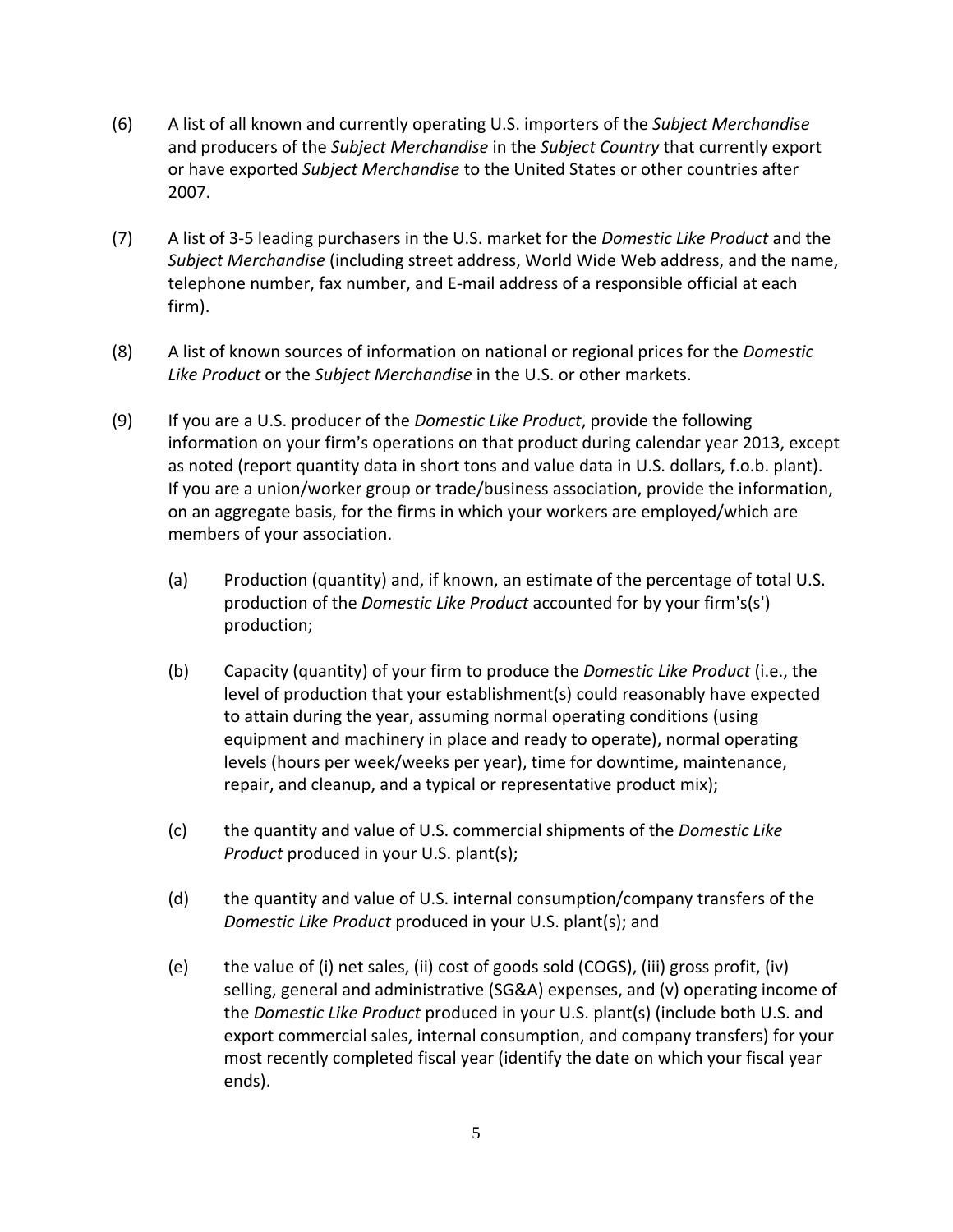- (10) If you are a U.S. importer or a trade/business association of U.S. importers of the *Subject Merchandise* from the *Subject Country*, provide the following information on your firm's(s') operations on that product during calendar year 2013 (report quantity data in short tons and value data in U.S. dollars). If you are a trade/business association, provide the information, on an aggregate basis, for the firms which are members of your association.
	- (a) The quantity and value (landed, duty‐paid but not including antidumping duties) of U.S. imports and, if known, an estimate of the percentage of total U.S. imports of *Subject Merchandise* from the *Subject Country* accounted for by your firm's(s') imports;
	- (b) the quantity and value (f.o.b. U.S. port, including antidumping duties) of U.S. commercial shipments of *Subject Merchandise* imported from the *Subject Country*; and
	- (c) the quantity and value (f.o.b. U.S. port, including antidumping duties) of U.S. internal consumption/company transfers of *Subject Merchandise* imported from the *Subject Country*.
- (11) If you are a producer, an exporter, or a trade/business association of producers or exporters of the *Subject Merchandise* in the *Subject Country*, provide the following information on your firm's(s') operations on that product during calendar year 2013 (report quantity data in short tons and value data in U.S. dollars, landed and duty‐paid at the U.S. port but not including antidumping duties). If you are a trade/business association, provide the information, on an aggregate basis, for the firms which are members of your association.
	- (a) Production (quantity) and, if known, an estimate of the percentage of total production of *Subject Merchandise* in the *Subject Country* accounted for by your  $firm's(s')$  production;
	- (b) Capacity (quantity) of your firm(s) to produce the *Subject Merchandise* in the *Subject Country* (i.e., the level of production that your establishment(s) could reasonably have expected to attain during the year, assuming normal operating conditions (using equipment and machinery in place and ready to operate), normal operating levels (hours per week/weeks per year), time for downtime, maintenance, repair, and cleanup, and a typical or representative product mix); and
	- (c) the quantity and value of your firm's(s') exports to the United States of *Subject Merchandise* and, if known, an estimate of the percentage of total exports to the